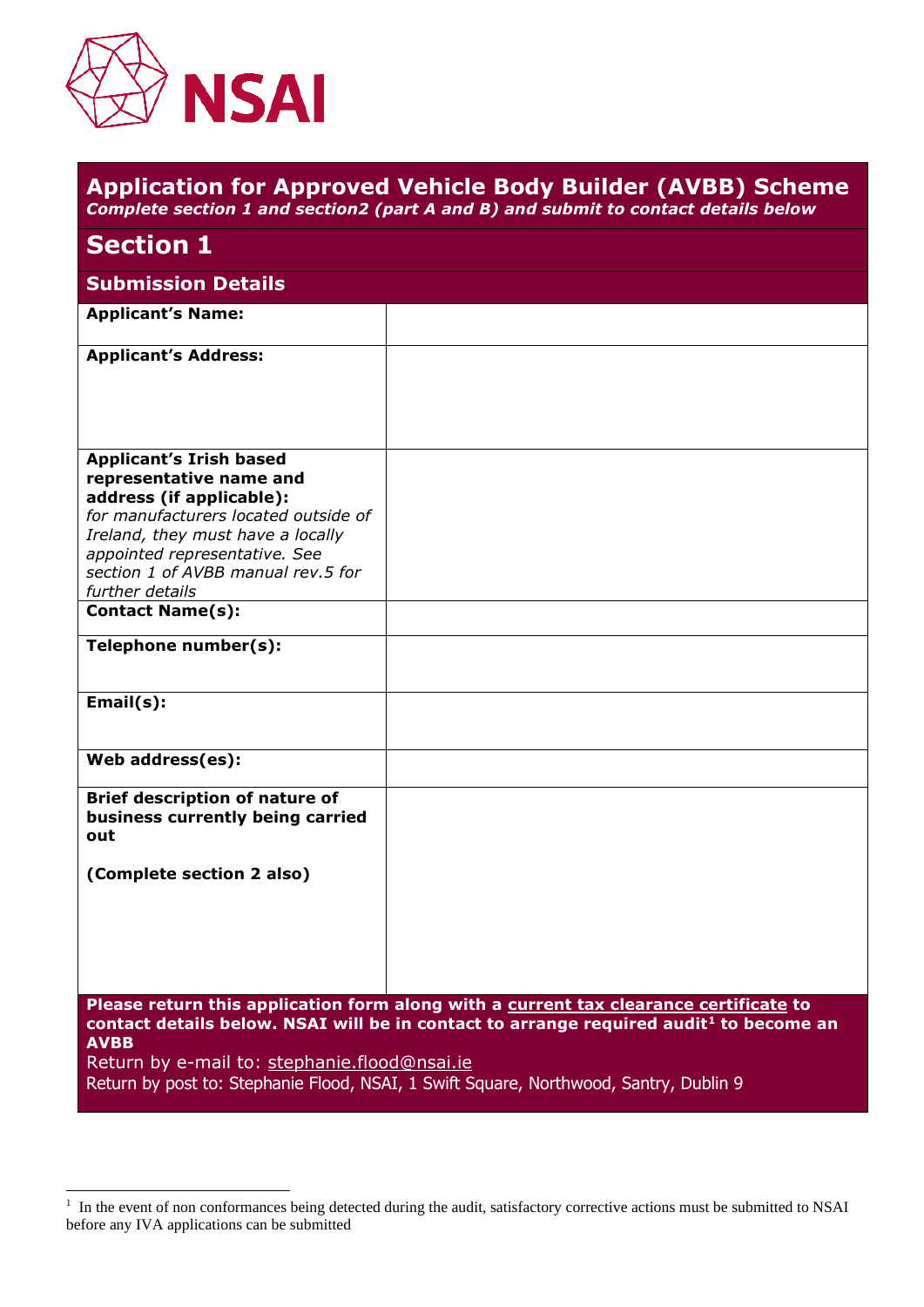

#### **Application for Approved Vehicle Body Builder (AVBB) Scheme Please indicate categories of vehicles and bodywork types for application**

# **Section 2 (part A-1)**

**Commercial vehicles (N1, N2, N3)**

| <b>Category of Vehicle</b><br>$N1$ (<3.5T)<br>N2 (3.5T-12T)<br>N3 (>12T)<br><b>Bodywork code</b><br><b>BA</b><br>Lorry<br><b>BB</b><br>Van<br><b>BC</b><br><b>Tractor unit for semi-trailer</b><br>Road tractor (other than semi-trailers)<br><b>BD</b><br><b>BE</b><br>Pick-up truck (N1 only)<br><b>Supplementary bodywork code</b><br>01 Flat bed<br>02 Drop-side<br>03 Box body<br>04 Conditioned body with insulated walls and equipment to<br>maintain the interior temperature<br>05 Conditioned body with insulated walls but without<br>equipment to maintain the interior temperature<br>06 Curtain-sided<br>07 Swap body (interchangeable superstructure)<br>08 Container carrier<br>09 Vehicles fitted with hook lift<br>10 Tipper<br>11 Tank<br>12 Tank intended for transport of dangerous goods<br>13 Livestock carrier<br>14 Vehicle transporter<br><b>15 Concrete mixer</b><br>16 Concrete pump vehicle<br>17 Timber<br><b>18 Refuse collection vehicle</b><br>19 Street sweeper, cleansing and drain clearing<br><b>20 Compressor</b><br>21 Boat carrier<br><b>22 Glider carrier</b><br>23 Vehicles for retail or display purposes<br><b>24 Recovery vehicle</b><br><b>25 Ladder vehicle</b><br>26 Crane lorry<br>27 Aerial work platform vehicle<br>28 Digger derrick vehicle<br><b>29 Low floor trailer</b><br><b>30 Glazing transporter</b> |  |  |            |    |  |
|------------------------------------------------------------------------------------------------------------------------------------------------------------------------------------------------------------------------------------------------------------------------------------------------------------------------------------------------------------------------------------------------------------------------------------------------------------------------------------------------------------------------------------------------------------------------------------------------------------------------------------------------------------------------------------------------------------------------------------------------------------------------------------------------------------------------------------------------------------------------------------------------------------------------------------------------------------------------------------------------------------------------------------------------------------------------------------------------------------------------------------------------------------------------------------------------------------------------------------------------------------------------------------------------------------------------------------------------------------------|--|--|------------|----|--|
|                                                                                                                                                                                                                                                                                                                                                                                                                                                                                                                                                                                                                                                                                                                                                                                                                                                                                                                                                                                                                                                                                                                                                                                                                                                                                                                                                                  |  |  | <b>Yes</b> | No |  |
|                                                                                                                                                                                                                                                                                                                                                                                                                                                                                                                                                                                                                                                                                                                                                                                                                                                                                                                                                                                                                                                                                                                                                                                                                                                                                                                                                                  |  |  |            |    |  |
|                                                                                                                                                                                                                                                                                                                                                                                                                                                                                                                                                                                                                                                                                                                                                                                                                                                                                                                                                                                                                                                                                                                                                                                                                                                                                                                                                                  |  |  |            |    |  |
|                                                                                                                                                                                                                                                                                                                                                                                                                                                                                                                                                                                                                                                                                                                                                                                                                                                                                                                                                                                                                                                                                                                                                                                                                                                                                                                                                                  |  |  |            |    |  |
|                                                                                                                                                                                                                                                                                                                                                                                                                                                                                                                                                                                                                                                                                                                                                                                                                                                                                                                                                                                                                                                                                                                                                                                                                                                                                                                                                                  |  |  |            |    |  |
|                                                                                                                                                                                                                                                                                                                                                                                                                                                                                                                                                                                                                                                                                                                                                                                                                                                                                                                                                                                                                                                                                                                                                                                                                                                                                                                                                                  |  |  |            |    |  |
|                                                                                                                                                                                                                                                                                                                                                                                                                                                                                                                                                                                                                                                                                                                                                                                                                                                                                                                                                                                                                                                                                                                                                                                                                                                                                                                                                                  |  |  |            |    |  |
|                                                                                                                                                                                                                                                                                                                                                                                                                                                                                                                                                                                                                                                                                                                                                                                                                                                                                                                                                                                                                                                                                                                                                                                                                                                                                                                                                                  |  |  |            |    |  |
|                                                                                                                                                                                                                                                                                                                                                                                                                                                                                                                                                                                                                                                                                                                                                                                                                                                                                                                                                                                                                                                                                                                                                                                                                                                                                                                                                                  |  |  |            |    |  |
|                                                                                                                                                                                                                                                                                                                                                                                                                                                                                                                                                                                                                                                                                                                                                                                                                                                                                                                                                                                                                                                                                                                                                                                                                                                                                                                                                                  |  |  |            |    |  |
|                                                                                                                                                                                                                                                                                                                                                                                                                                                                                                                                                                                                                                                                                                                                                                                                                                                                                                                                                                                                                                                                                                                                                                                                                                                                                                                                                                  |  |  |            |    |  |
|                                                                                                                                                                                                                                                                                                                                                                                                                                                                                                                                                                                                                                                                                                                                                                                                                                                                                                                                                                                                                                                                                                                                                                                                                                                                                                                                                                  |  |  |            |    |  |
|                                                                                                                                                                                                                                                                                                                                                                                                                                                                                                                                                                                                                                                                                                                                                                                                                                                                                                                                                                                                                                                                                                                                                                                                                                                                                                                                                                  |  |  |            |    |  |
|                                                                                                                                                                                                                                                                                                                                                                                                                                                                                                                                                                                                                                                                                                                                                                                                                                                                                                                                                                                                                                                                                                                                                                                                                                                                                                                                                                  |  |  |            |    |  |
|                                                                                                                                                                                                                                                                                                                                                                                                                                                                                                                                                                                                                                                                                                                                                                                                                                                                                                                                                                                                                                                                                                                                                                                                                                                                                                                                                                  |  |  |            |    |  |
|                                                                                                                                                                                                                                                                                                                                                                                                                                                                                                                                                                                                                                                                                                                                                                                                                                                                                                                                                                                                                                                                                                                                                                                                                                                                                                                                                                  |  |  |            |    |  |
|                                                                                                                                                                                                                                                                                                                                                                                                                                                                                                                                                                                                                                                                                                                                                                                                                                                                                                                                                                                                                                                                                                                                                                                                                                                                                                                                                                  |  |  |            |    |  |
|                                                                                                                                                                                                                                                                                                                                                                                                                                                                                                                                                                                                                                                                                                                                                                                                                                                                                                                                                                                                                                                                                                                                                                                                                                                                                                                                                                  |  |  |            |    |  |
|                                                                                                                                                                                                                                                                                                                                                                                                                                                                                                                                                                                                                                                                                                                                                                                                                                                                                                                                                                                                                                                                                                                                                                                                                                                                                                                                                                  |  |  |            |    |  |
|                                                                                                                                                                                                                                                                                                                                                                                                                                                                                                                                                                                                                                                                                                                                                                                                                                                                                                                                                                                                                                                                                                                                                                                                                                                                                                                                                                  |  |  |            |    |  |
|                                                                                                                                                                                                                                                                                                                                                                                                                                                                                                                                                                                                                                                                                                                                                                                                                                                                                                                                                                                                                                                                                                                                                                                                                                                                                                                                                                  |  |  |            |    |  |
|                                                                                                                                                                                                                                                                                                                                                                                                                                                                                                                                                                                                                                                                                                                                                                                                                                                                                                                                                                                                                                                                                                                                                                                                                                                                                                                                                                  |  |  |            |    |  |
|                                                                                                                                                                                                                                                                                                                                                                                                                                                                                                                                                                                                                                                                                                                                                                                                                                                                                                                                                                                                                                                                                                                                                                                                                                                                                                                                                                  |  |  |            |    |  |
|                                                                                                                                                                                                                                                                                                                                                                                                                                                                                                                                                                                                                                                                                                                                                                                                                                                                                                                                                                                                                                                                                                                                                                                                                                                                                                                                                                  |  |  |            |    |  |
|                                                                                                                                                                                                                                                                                                                                                                                                                                                                                                                                                                                                                                                                                                                                                                                                                                                                                                                                                                                                                                                                                                                                                                                                                                                                                                                                                                  |  |  |            |    |  |
|                                                                                                                                                                                                                                                                                                                                                                                                                                                                                                                                                                                                                                                                                                                                                                                                                                                                                                                                                                                                                                                                                                                                                                                                                                                                                                                                                                  |  |  |            |    |  |
|                                                                                                                                                                                                                                                                                                                                                                                                                                                                                                                                                                                                                                                                                                                                                                                                                                                                                                                                                                                                                                                                                                                                                                                                                                                                                                                                                                  |  |  |            |    |  |
|                                                                                                                                                                                                                                                                                                                                                                                                                                                                                                                                                                                                                                                                                                                                                                                                                                                                                                                                                                                                                                                                                                                                                                                                                                                                                                                                                                  |  |  |            |    |  |
|                                                                                                                                                                                                                                                                                                                                                                                                                                                                                                                                                                                                                                                                                                                                                                                                                                                                                                                                                                                                                                                                                                                                                                                                                                                                                                                                                                  |  |  |            |    |  |
|                                                                                                                                                                                                                                                                                                                                                                                                                                                                                                                                                                                                                                                                                                                                                                                                                                                                                                                                                                                                                                                                                                                                                                                                                                                                                                                                                                  |  |  |            |    |  |
|                                                                                                                                                                                                                                                                                                                                                                                                                                                                                                                                                                                                                                                                                                                                                                                                                                                                                                                                                                                                                                                                                                                                                                                                                                                                                                                                                                  |  |  |            |    |  |
|                                                                                                                                                                                                                                                                                                                                                                                                                                                                                                                                                                                                                                                                                                                                                                                                                                                                                                                                                                                                                                                                                                                                                                                                                                                                                                                                                                  |  |  |            |    |  |
|                                                                                                                                                                                                                                                                                                                                                                                                                                                                                                                                                                                                                                                                                                                                                                                                                                                                                                                                                                                                                                                                                                                                                                                                                                                                                                                                                                  |  |  |            |    |  |
|                                                                                                                                                                                                                                                                                                                                                                                                                                                                                                                                                                                                                                                                                                                                                                                                                                                                                                                                                                                                                                                                                                                                                                                                                                                                                                                                                                  |  |  |            |    |  |
|                                                                                                                                                                                                                                                                                                                                                                                                                                                                                                                                                                                                                                                                                                                                                                                                                                                                                                                                                                                                                                                                                                                                                                                                                                                                                                                                                                  |  |  |            |    |  |
|                                                                                                                                                                                                                                                                                                                                                                                                                                                                                                                                                                                                                                                                                                                                                                                                                                                                                                                                                                                                                                                                                                                                                                                                                                                                                                                                                                  |  |  |            |    |  |
|                                                                                                                                                                                                                                                                                                                                                                                                                                                                                                                                                                                                                                                                                                                                                                                                                                                                                                                                                                                                                                                                                                                                                                                                                                                                                                                                                                  |  |  |            |    |  |
|                                                                                                                                                                                                                                                                                                                                                                                                                                                                                                                                                                                                                                                                                                                                                                                                                                                                                                                                                                                                                                                                                                                                                                                                                                                                                                                                                                  |  |  |            |    |  |
|                                                                                                                                                                                                                                                                                                                                                                                                                                                                                                                                                                                                                                                                                                                                                                                                                                                                                                                                                                                                                                                                                                                                                                                                                                                                                                                                                                  |  |  |            |    |  |
|                                                                                                                                                                                                                                                                                                                                                                                                                                                                                                                                                                                                                                                                                                                                                                                                                                                                                                                                                                                                                                                                                                                                                                                                                                                                                                                                                                  |  |  |            |    |  |
|                                                                                                                                                                                                                                                                                                                                                                                                                                                                                                                                                                                                                                                                                                                                                                                                                                                                                                                                                                                                                                                                                                                                                                                                                                                                                                                                                                  |  |  |            |    |  |
|                                                                                                                                                                                                                                                                                                                                                                                                                                                                                                                                                                                                                                                                                                                                                                                                                                                                                                                                                                                                                                                                                                                                                                                                                                                                                                                                                                  |  |  |            |    |  |
| 31 Fire engine                                                                                                                                                                                                                                                                                                                                                                                                                                                                                                                                                                                                                                                                                                                                                                                                                                                                                                                                                                                                                                                                                                                                                                                                                                                                                                                                                   |  |  |            |    |  |
| Other:                                                                                                                                                                                                                                                                                                                                                                                                                                                                                                                                                                                                                                                                                                                                                                                                                                                                                                                                                                                                                                                                                                                                                                                                                                                                                                                                                           |  |  |            |    |  |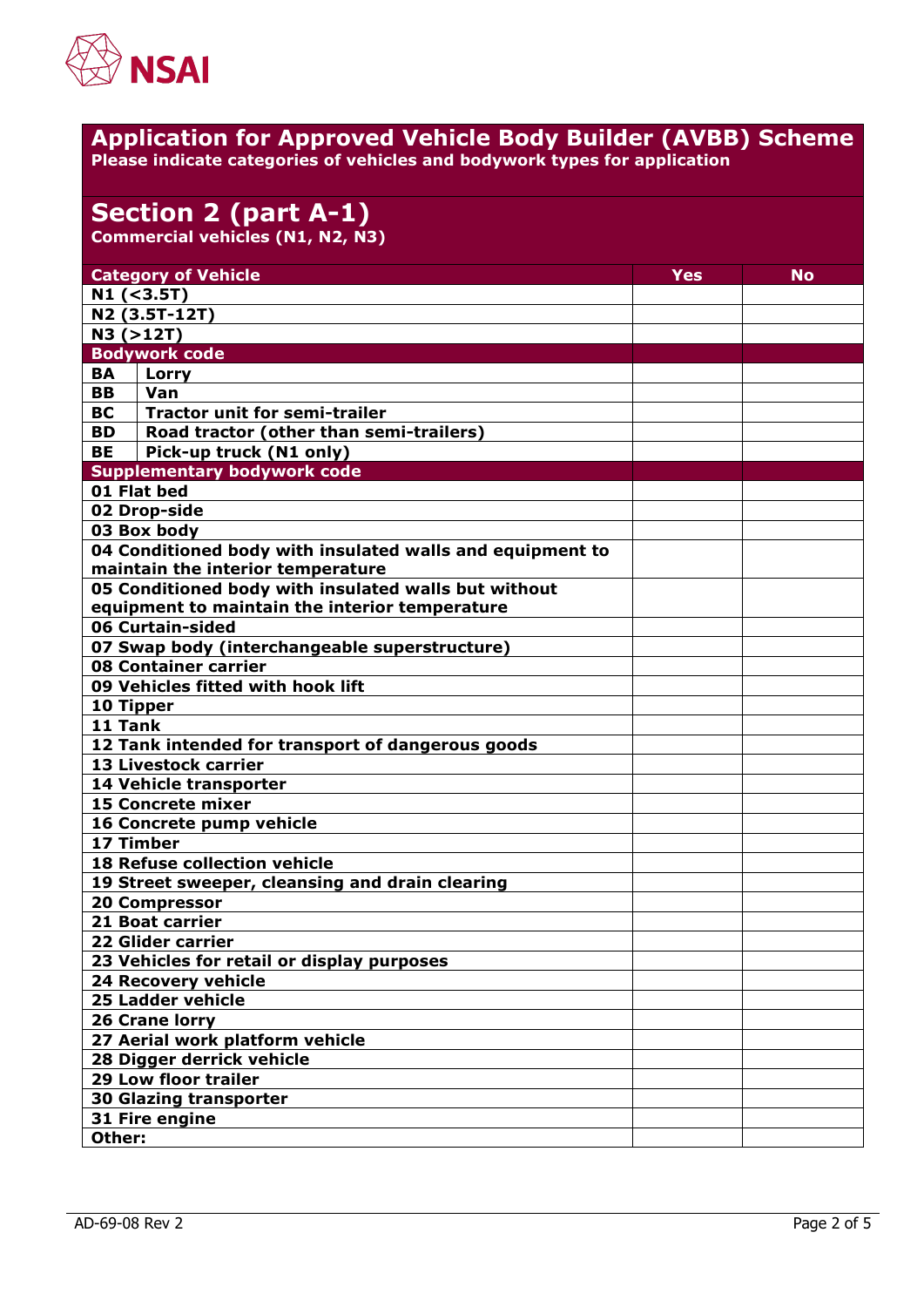

### **Section 2 (part A-2) Trailers (O1, O2, O3, O4)**

| <b>Category of trailer</b>                                                                                                           | Yes | No |  |  |
|--------------------------------------------------------------------------------------------------------------------------------------|-----|----|--|--|
| 01 (<750kg)                                                                                                                          |     |    |  |  |
| 02 (750kg - 3.5T)                                                                                                                    |     |    |  |  |
| 03 (3.5T - 10T)                                                                                                                      |     |    |  |  |
| 04 (>10T)                                                                                                                            |     |    |  |  |
| <b>Bodywork code</b>                                                                                                                 |     |    |  |  |
| <b>Semi-trailer (DA)</b><br>DA                                                                                                       |     |    |  |  |
| <b>Drawbar trailer (DB)</b><br><b>DB</b>                                                                                             |     |    |  |  |
| <b>Centre-axle trailer (DC)</b><br><b>DC</b>                                                                                         |     |    |  |  |
| <b>Rigid drawbar trailer (DE)</b><br><b>DE</b>                                                                                       |     |    |  |  |
| <b>Supplementary bodywork code</b>                                                                                                   |     |    |  |  |
| 01 Flat bed                                                                                                                          |     |    |  |  |
| 02 Drop-side                                                                                                                         |     |    |  |  |
| 03 Box body                                                                                                                          |     |    |  |  |
| 04 Conditioned body with insulated walls and equipment to                                                                            |     |    |  |  |
| maintain the interior temperature                                                                                                    |     |    |  |  |
| 05 Conditioned body with insulated walls but without                                                                                 |     |    |  |  |
| equipment to maintain the interior temperature                                                                                       |     |    |  |  |
| 06 Curtain-sided                                                                                                                     |     |    |  |  |
| 07 Swap body (interchangeable superstructure)                                                                                        |     |    |  |  |
| 08 Container carrier                                                                                                                 |     |    |  |  |
| 09 Vehicles fitted with hook lift                                                                                                    |     |    |  |  |
| 10 Tipper                                                                                                                            |     |    |  |  |
| 11 Tank                                                                                                                              |     |    |  |  |
| 12 Tank intended for transport of dangerous goods                                                                                    |     |    |  |  |
| 13 Livestock carrier                                                                                                                 |     |    |  |  |
| 14 Vehicle transporter                                                                                                               |     |    |  |  |
| <b>15 Concrete mixer</b>                                                                                                             |     |    |  |  |
| 16 Concrete pump vehicle                                                                                                             |     |    |  |  |
| 17 Timber                                                                                                                            |     |    |  |  |
|                                                                                                                                      |     |    |  |  |
| 19 Street sweeper, cleansing and drain clearing                                                                                      |     |    |  |  |
| <b>20 Compressor</b>                                                                                                                 |     |    |  |  |
| <b>21 Boat carrier</b>                                                                                                               |     |    |  |  |
|                                                                                                                                      |     |    |  |  |
| 23 Vehicles for retail or display purposes                                                                                           |     |    |  |  |
| <b>24 Recovery vehicle</b>                                                                                                           |     |    |  |  |
| 25 Ladder vehicle                                                                                                                    |     |    |  |  |
|                                                                                                                                      |     |    |  |  |
| 27 Aerial work platform vehicle                                                                                                      |     |    |  |  |
| 28 Digger derrick vehicle                                                                                                            |     |    |  |  |
| <b>29 Low floor trailer</b>                                                                                                          |     |    |  |  |
|                                                                                                                                      |     |    |  |  |
|                                                                                                                                      |     |    |  |  |
| Other:                                                                                                                               |     |    |  |  |
| <b>18 Refuse collection vehicle</b><br>22 Glider carrier<br><b>26 Crane lorry</b><br><b>30 Glazing transporter</b><br>31 Fire engine |     |    |  |  |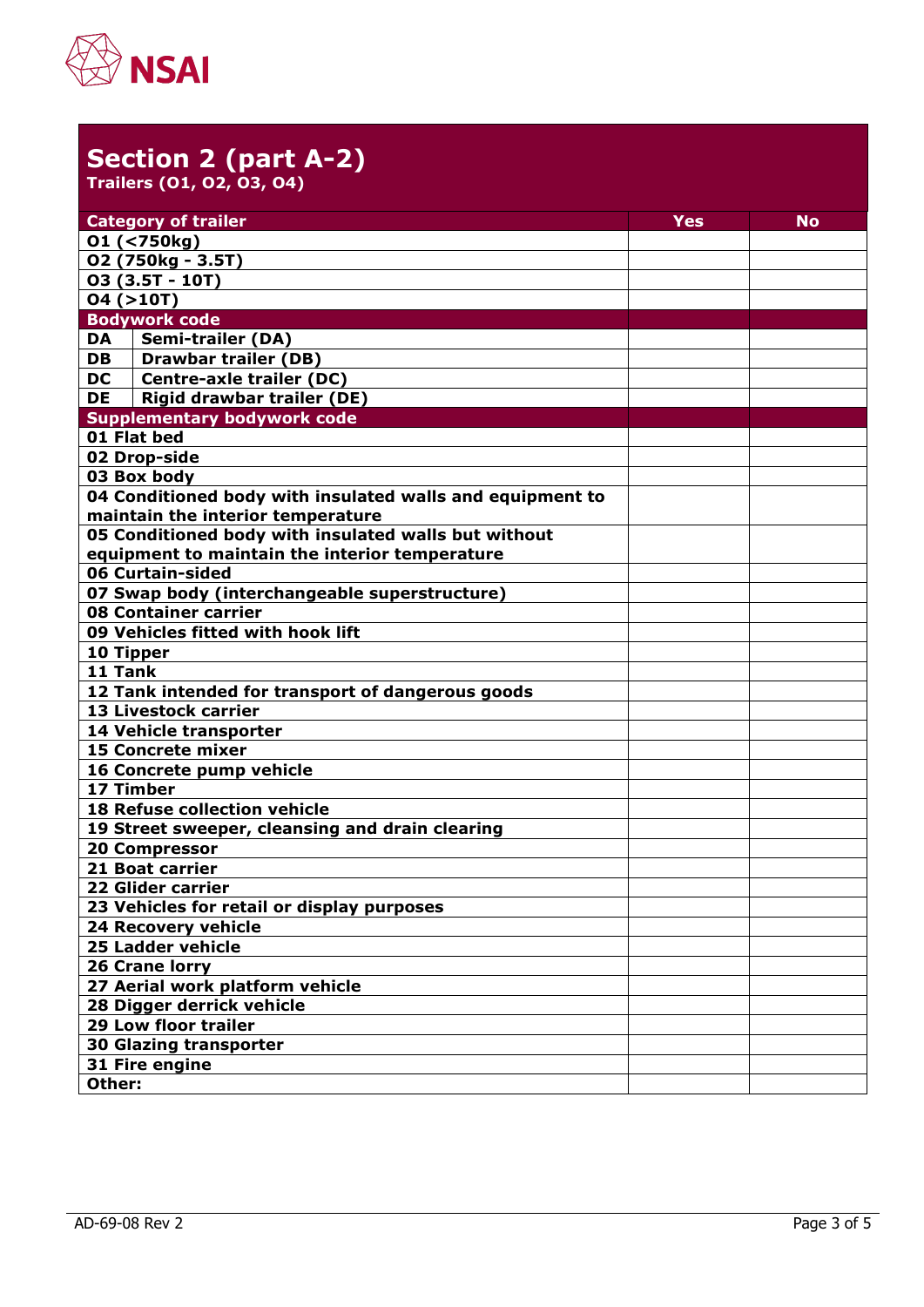

## **Section 2 (part A-3)**

**Buses (M2, M3), Passenger and special purpose M1 (ambulances, hearses, Wheelchair accessible)**

| <b>Category of Vehicle</b><br>Yes                                                |                                           |            | <b>No</b> |  |
|----------------------------------------------------------------------------------|-------------------------------------------|------------|-----------|--|
|                                                                                  | M2 (more than 8 passenger seats and <5T)  |            |           |  |
|                                                                                  | M3 (more than 8 passenger seats and >5T)  |            |           |  |
|                                                                                  | <b>Types of Bodywork</b>                  |            |           |  |
| <b>CA</b>                                                                        | <b>Single-deck vehicle</b>                |            |           |  |
| <b>CB</b>                                                                        | <b>Double-deck vehicle</b>                |            |           |  |
| <b>CC</b>                                                                        | Single-deck articulated vehicle           |            |           |  |
| <b>CD</b>                                                                        | <b>Double-deck articulated vehicle</b>    |            |           |  |
| <b>CE</b>                                                                        | Low-floor single-deck vehicle             |            |           |  |
| <b>CF</b>                                                                        | Low-floor double-deck vehicle             |            |           |  |
| CG                                                                               | Articulated low-floor single-deck vehicle |            |           |  |
| <b>CH</b>                                                                        | Articulated low-floor double-deck vehicle |            |           |  |
| CI                                                                               | Open top single deck vehicle              |            |           |  |
| <b>CJ</b>                                                                        | Open top double deck vehicle              |            |           |  |
| <b>CX</b>                                                                        | <b>Incomplete Bus chassis</b>             |            |           |  |
|                                                                                  |                                           |            |           |  |
|                                                                                  |                                           |            |           |  |
|                                                                                  | <b>Category of Vehicle</b>                | <b>Yes</b> | <b>No</b> |  |
| M1 (max. 8 passenger seats)                                                      |                                           |            |           |  |
|                                                                                  | <b>Types of Bodywork</b>                  |            |           |  |
| <b>SH</b>                                                                        | Wheelchair accessible vehicle             |            |           |  |
| <b>SD</b>                                                                        | <b>Hearse</b>                             |            |           |  |
| <b>SC</b>                                                                        | Ambulance                                 |            |           |  |
| <b>SA</b>                                                                        | <b>Motorcaravan</b>                       |            |           |  |
| <b>Other</b>                                                                     |                                           |            |           |  |
| If the category/bodywork code of vehicle is not included in tables above, please |                                           |            |           |  |
| specify below.                                                                   |                                           |            |           |  |
| See Annex II of 2007/46/EC as last amended for definitions                       |                                           |            |           |  |
|                                                                                  |                                           |            |           |  |